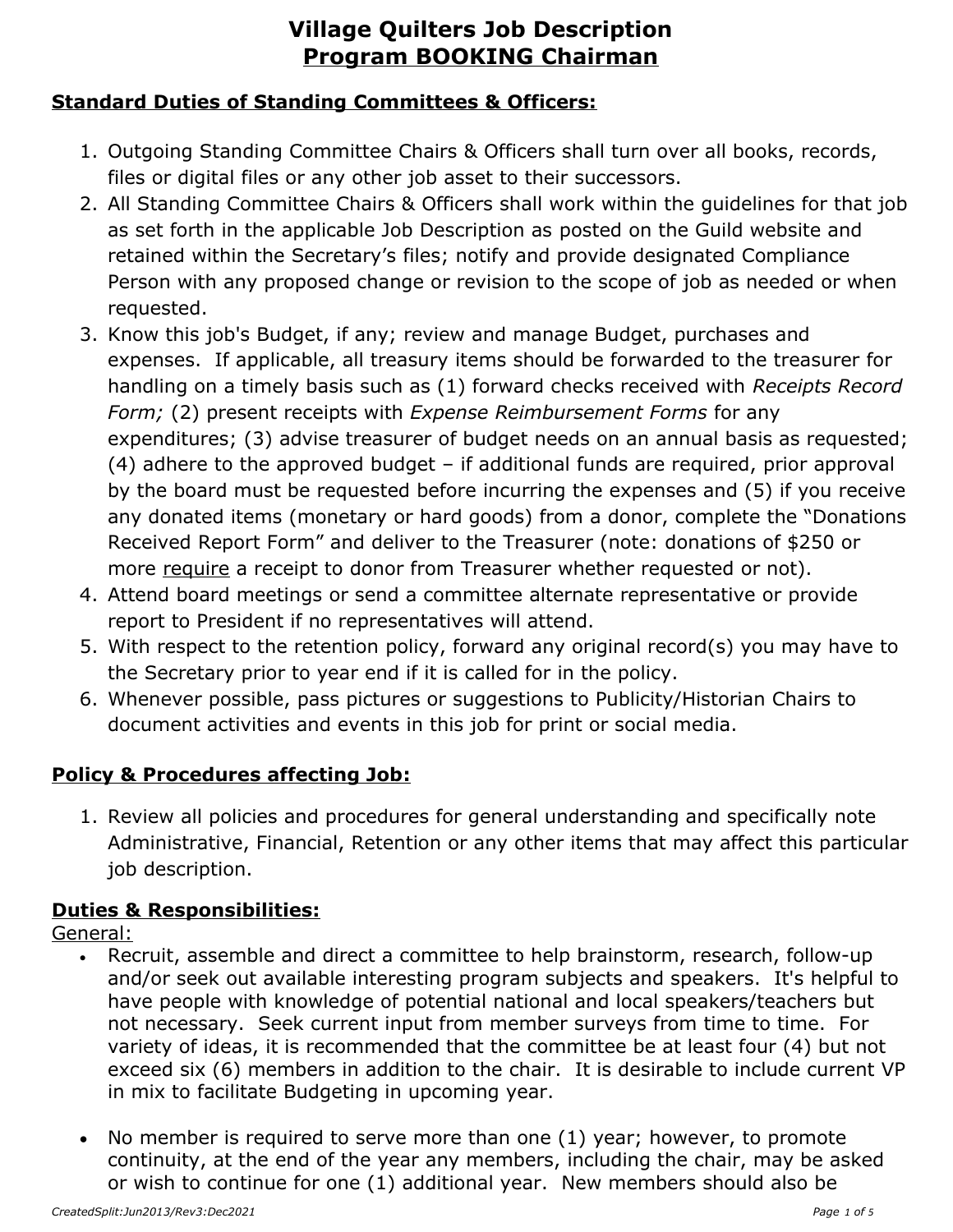recruited to change the mix in perspective. If Booking committee member, including Chair, is interested in moving on to work on Program Hosting Committee, which also promotes continuity, then that member should notify the incoming President of their interest.

- Programs should generally be scheduled for 8-10 of the 12 monthly meetings each year except in a Quilt show year. Two of the 12 are usually luncheon meetings, plus Chair should designate 1 of the remaining 10 in an even # year as the AQS Ultimate Guild Challenge program. Since speaker travel may be difficult in winter months, traditionally, February has been the AQS Challenge program in an even # year for submission to AQS in April of the same year; however, may designate the AQS Ultimate Challenge program to the June luncheon (even  $#$  yr) or any other month available in the Program lineup and then they will get submitted in April the following odd # year.
- Consider up to eight (8) "outside" professional speakers each year depending on estimated costs for each. Mix higher and lower costs within a year. Use projected budget figures as a guide for booking subsequent years. However, the more actual bookings in subsequent years, the better the projections become. Since classes are paid for by participants, the remainder of all speaker expenses (travel, food, lodging, lecture, misc) are paid for by the guild. Use the treasury projections for an estimated available annual dollar amount.
- Be responsible for all aspects of booking programs to insure quality programs for several years time including booking up to four (4) years out from the then current calendar year if need be. Note that the purpose always is to have the *immediate next year* (yr 1) fully booked or planned before year-end and to have the following year (yr 2) be substantially booked. It's not essential to fill ALL available slots within the out years (yrs 3&4), but to pre-book those more popular professionals and speakers whose schedules fill quickly.
- For all other available program dates, schedule fill-in programs with no, low or minimal cost such as a local professionals, demo stations, historians, local quilt shops, white elephant sale, quilter's storytelling, quality DVD programs, member's trunk show or any other local programs related to quilting or a related subject that may be of interest to a majority of Guild members.
- Maintain a listing of potential speakers. Plus, it's helpful to maintain two on-going, listings within the records, 1) all professional speakers researched but not booked and why, and 2) all speakers actually booked indicating general area of expertise plus the date of the Guild visit. This second list is also on the website.
- As required in Standard Duties regarding Budgets prepare budget:
	- when booking is finalized or prior to the Guild budget time period of September to November.
	- Use actual fees for lectures and classes and estimate expenses for travel, lodging and meals unless actual amounts are available.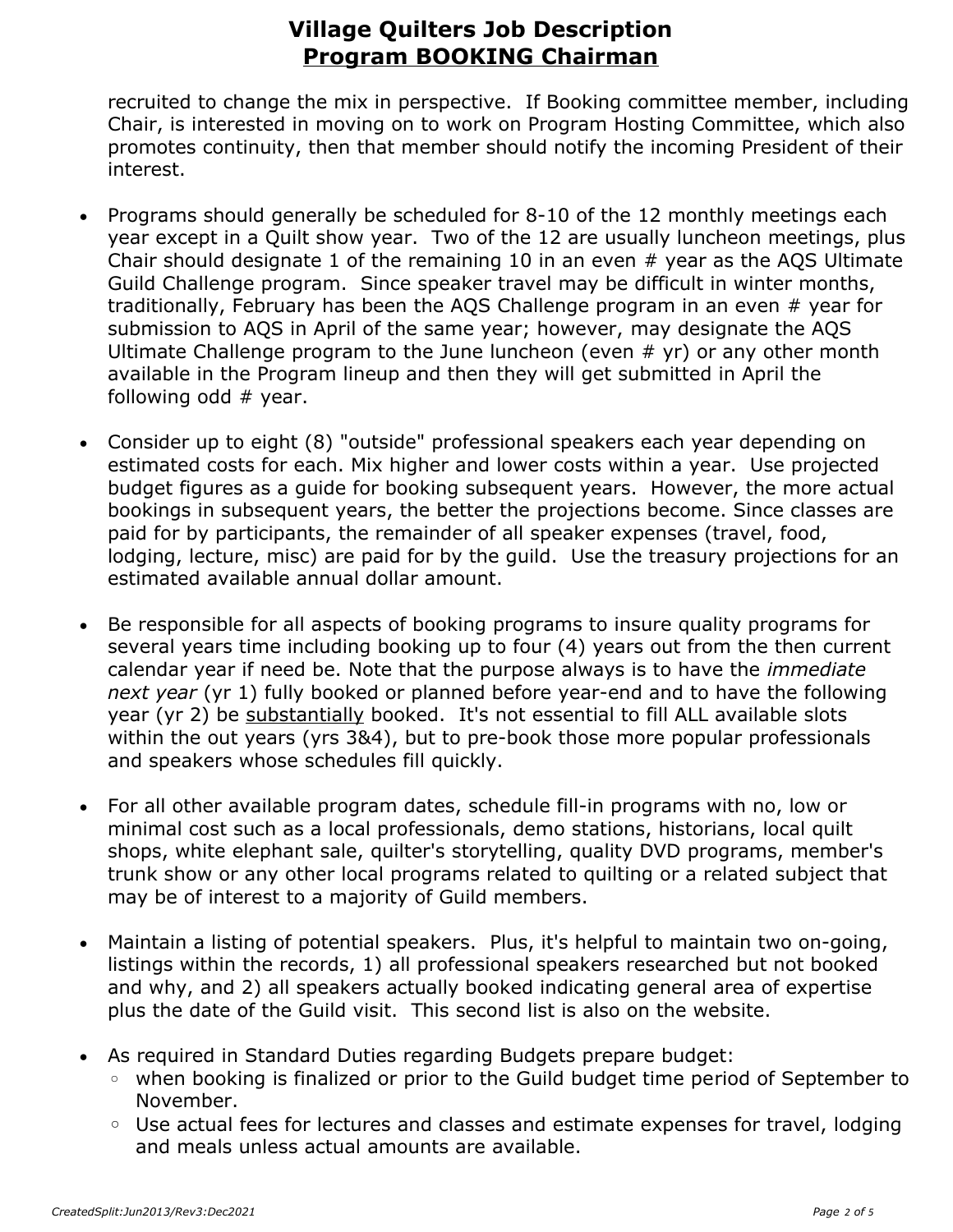- Estimate program revenues which are expected to cover the instructor's class fees (actual class fee is set by Hosting Chair during implementation time).
- Complete *Program Budget/Projection Worksheet* for the current year. Seek assistance if needed from the current Program Hosting Chair.
- When available, provide preliminary and/or updated expense and revenue projections for two (2) subsequent years where there are bookings. Complete the *Program Budget/Projection Worksheet* with the available information as stated above.
- Meet with and work in cooperation with the Program Hosting Chair when and as needed.
- Follow retention policy regarding all executed program contracts as they occur but not later than year end.

#### Specific Booking Procedures & Timeline:

- 1. Select speakers based on specialty, speaking cost, travel distance, etc. Prioritize.
	- Chair and committee review program schedules from the past few years *so similar types of programs are not booked too frequently*. Many nationally known quilt speakers/instructors have websites – review their future schedules plus lecture and class fees. Other sources for speakers are book professionals listed on C&T Publishing or other publishing sites, the American Quilt Society's website, various contributors to quilting magazines, THE QUILT SHOW and other quilt show instructors as well as member requests or recommendations.
	- Chair and Committee discuss potential speakers, gather information and create a prioritized list of speakers with good variety of topics for lectures and classes including both local and national speakers by agreement among the committee members.
- 2. Once speakers are chosen, select classes to be taught.
	- Confirmation of lecture and classes may take place at the time of booking or may be left in a "TBD" status so choice and confirmation can be made from new or more updated options closer (within 6-9 mos) to the actual program date.
- 3. Contact speakers, check availability, etc. using VQ email account.
	- Once draft plan for all desired speakers is made, if costs are within the desired budget/projections, Chair to contact to arrange a contract and details.
	- If costs do not conform to budget/projections, make alterations or seek approval from the board before implementing the full draft plan.
	- Main method of communication will be email. Use the program booking email [vqibooking@hotmail.com](mailto:vqihosting@hotmail.com) . Password and security information in program records. Chair can have continuous, threaded conversations with a speaker. For continuity, always use the same subject for a specific speaker. (Exp. JaneDoe for VQ program).
- 4. Choose available dates and place in calendar sequence.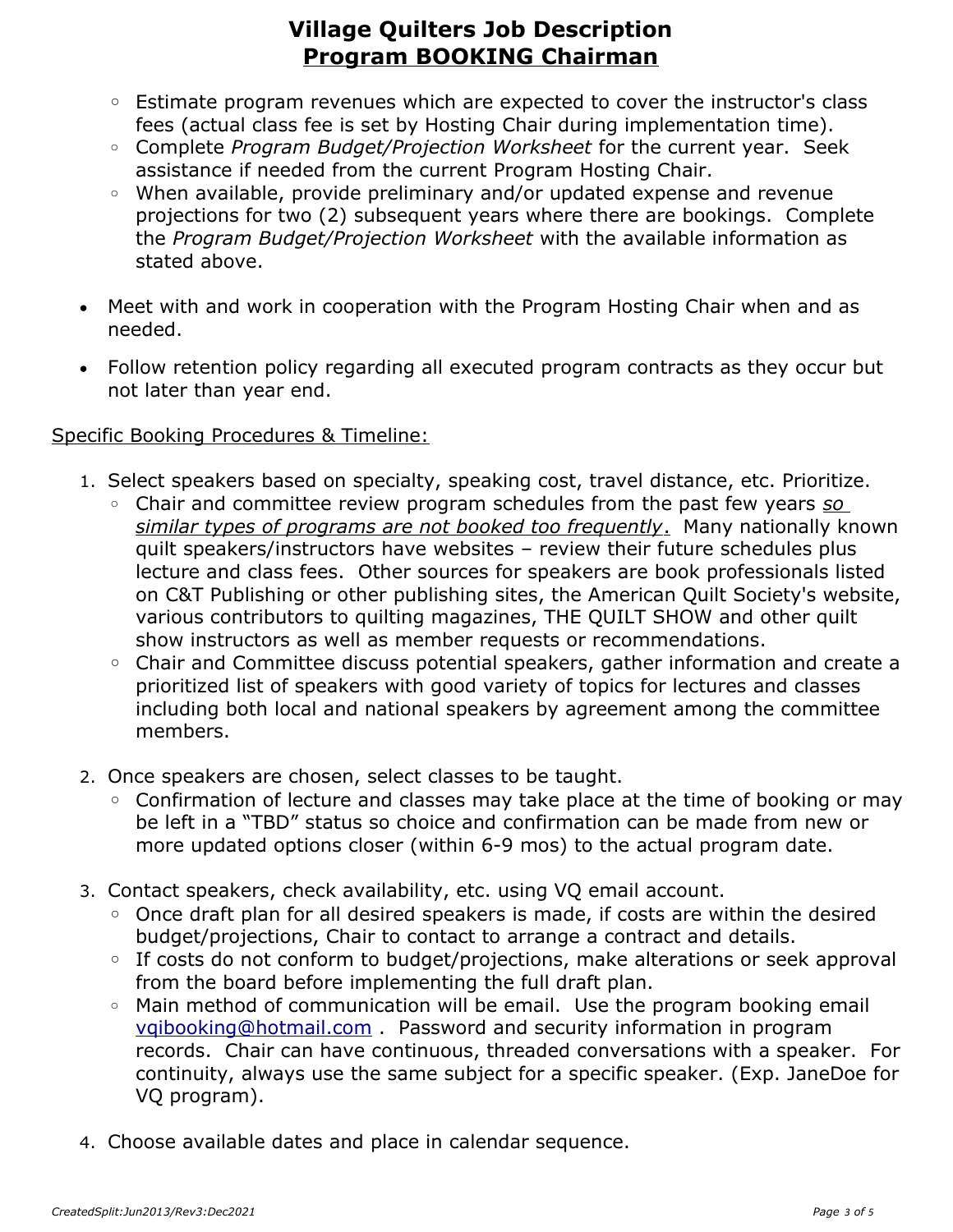- 5. Create a calendar of speakers and maintain a notebook of Program Summary Sheets and Contracts.
- 6. Verify housing & transportation needs as well as special needs (allergies, shipping of materials, AV, etc.).
	- Initial discussions with speaker should include perferences for travel, lodging (inhome or hotel), meals, dietary concerns and/or any other special needs (Note: actual hotel and travel reservations will be booked by the Program Hosting committee or the speaker directly).
- 7. Complete Contract.
	- Send or obtain a contract with confirmed date and/or other agreed upon items.
	- Need 2 copies of the contract one for the speaker, the other for signature and return to the Guild. The contract should include a clear cancellation clause.
	- As soon as the contract is executed, *forward original to Secretary for retention and retain a copy for Booking records until program has taken place and/or is passed to Hosting.*
	- *If no actual hard copy signed contract is completed, then Chair needs to certify*  any electronic contract copy is final and accepted by Speaker. Forward printed *electronic copy to secretary for retention.*
- 8. Complete *Program Summary Fact Sheet*.
	- Chair should complete a *Program Summary Fact Sheet* for each program (speakers and fill-in programs). The sheet should include all the outlined pertinent information plus details of such as needs for equipment, visual aids, supply lists for classes or lectures, if any, are finalized.
	- Keep *Summary Fact Sheet* up to date during the contact process with speaker.
	- Chair and committee meet as needed to review the current year's schedule and future bookings to bring the booking to a current confirmed status with details regarding classes/lectures/supply lists etc – aim to get to a current status at least six (6) to nine (9) months prior to the actual program date or earlier if required by contract.
- 9. Pay deposit fee, if any, following Standard duties above; mark Program Summary Fact Sheet with check number.
- 10.Provide budget for next year's programs in Sept. or Oct. for Treasurer as outlined above in General.
- 11.Prepare Powerpoint or other type presentation of teachers for Guild at December meeting.
	- If desired, Chair may prepare a computer video of the upcoming year as a preview for members and show at December guild meeting.
	- Prior to year end, write up an outline of the following year's program schedule listing date, program, speaker, and class titles. Designate the fee required for each program date. Include sample picture, if appropriate, for each specific class (Note: the detailed information about speaker bio, class specifics and fees, supply lists etc will be done by the Hosting chair at the appropriate time).